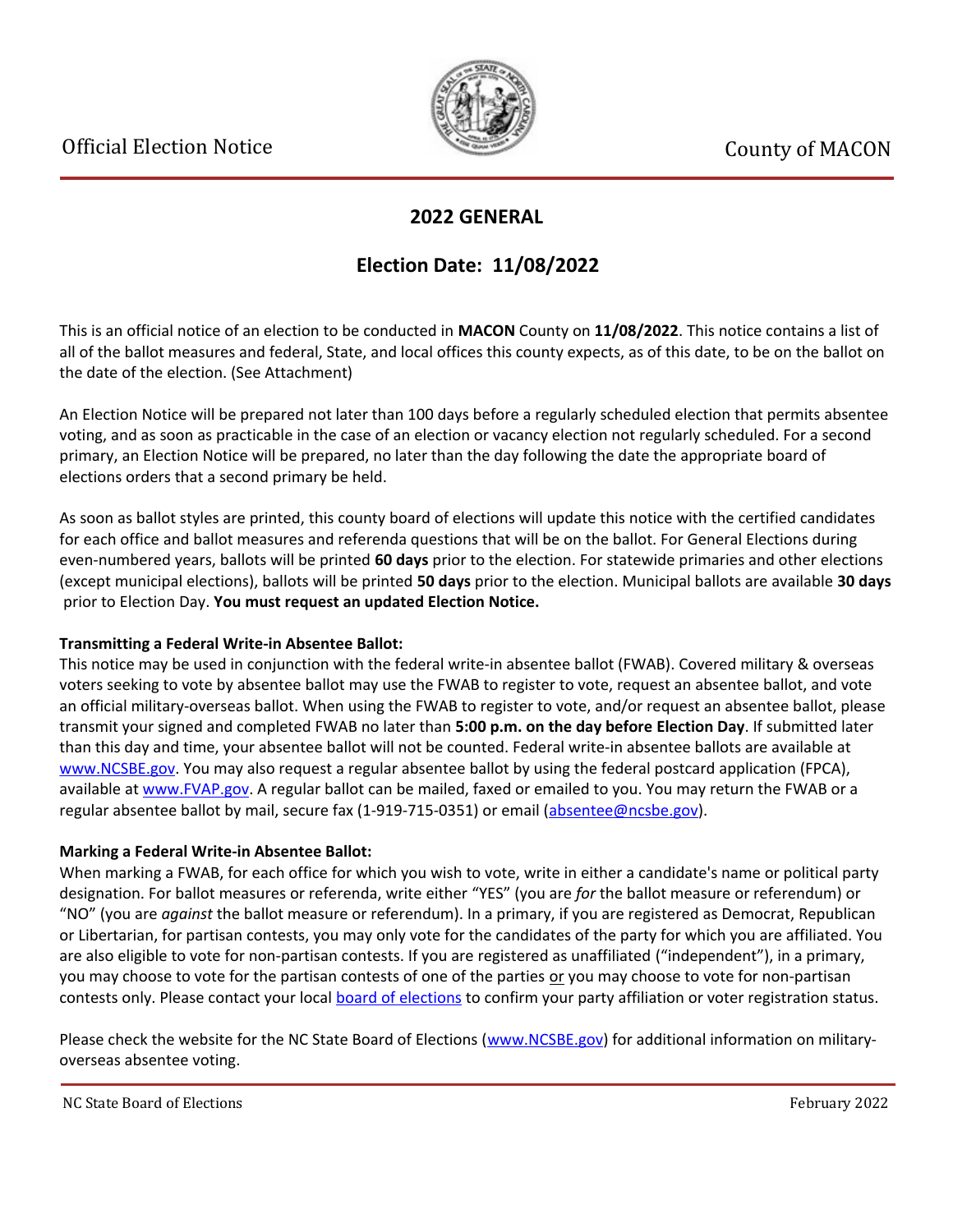# **Election Notice Of Contests and Referenda MACON BOARD OF ELECTIONS (11/08/2022)**

**MACON BOARD OF ELECTIONS (11/08/2022)**

| <b>CANDIDATE NAME</b>                                            | <b>NAME ON BALLOT</b> | <b>PARTY</b> |
|------------------------------------------------------------------|-----------------------|--------------|
| <b>US SENATE</b>                                                 |                       |              |
|                                                                  |                       |              |
| US HOUSE OF REPRESENTATIVES DISTRICT<br>14                       |                       |              |
|                                                                  |                       |              |
| <b>NC SUPREME COURT ASSOCIATE JUSTICE</b>                        |                       |              |
| <b>SEAT 03</b>                                                   |                       |              |
| <b>NC SUPREME COURT ASSOCIATE JUSTICE</b>                        |                       |              |
| <b>SEAT 05</b>                                                   |                       |              |
| <b>NC COURT OF APPEALS JUDGE SEAT 08</b>                         |                       |              |
|                                                                  |                       |              |
| <b>NC COURT OF APPEALS JUDGE SEAT 09</b>                         |                       |              |
|                                                                  |                       |              |
| NC COURT OF APPEALS JUDGE SEAT 10                                |                       |              |
| <b>NC COURT OF APPEALS JUDGE SEAT 11</b>                         |                       |              |
|                                                                  |                       |              |
| <b>NC STATE SENATE DISTRICT 50</b>                               |                       |              |
| <b>NC HOUSE OF REPRESENTATIVES DISTRICT</b>                      |                       |              |
| 120                                                              |                       |              |
| <b>NC SUPERIOR COURT JUDGE DISTRICT 30A</b>                      |                       |              |
| <b>SEAT01</b>                                                    |                       |              |
|                                                                  |                       |              |
| <b>NC DISTRICT COURT JUDGE DISTRICT 30</b><br><b>SEAT 01</b>     |                       |              |
|                                                                  |                       |              |
| <b>NC DISTRICT COURT JUDGE DISTRICT 30</b><br><b>SEAT 02</b>     |                       |              |
|                                                                  |                       |              |
| <b>NC DISTRICT COURT JUDGE DISTRICT 30</b><br><b>SEAT 03</b>     |                       |              |
|                                                                  |                       |              |
| <b>DISTRICT ATTORNEY DISTRICT 43</b>                             |                       |              |
|                                                                  |                       |              |
| <b>MACON COUNTY BOARD OF</b><br><b>COMMISSIONERS DISTRICT 01</b> |                       |              |
|                                                                  |                       |              |
| <b>MACON COUNTY BOARD OF</b><br><b>COMMISSIONERS DISTRICT 02</b> |                       |              |
|                                                                  |                       |              |

**MACON COUNTY CLERK OF SUPERIOR COURT**